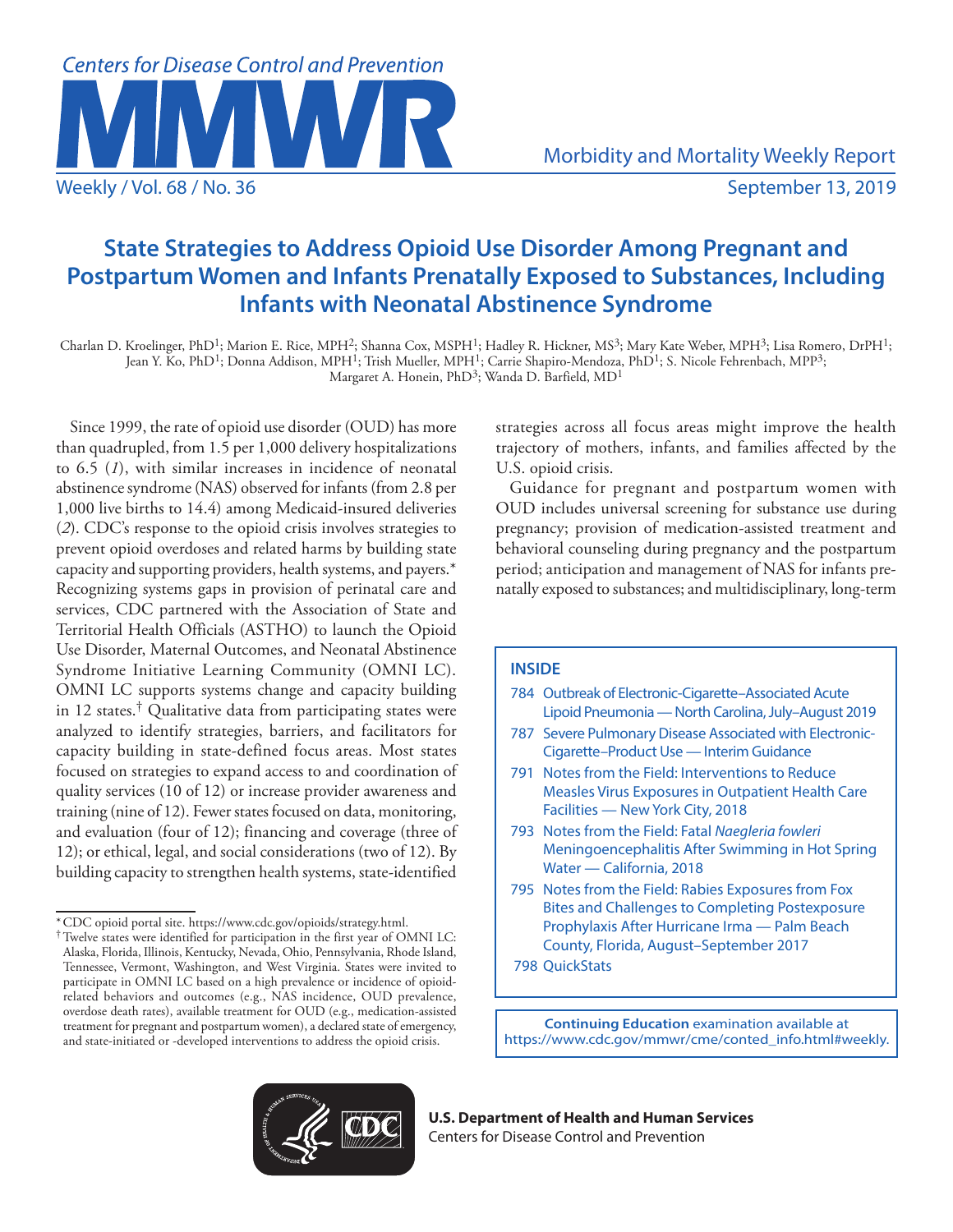follow-up care for mothers and infants to improve outcomes.§ Provision of services requires coordinated effort among providers, health departments, and other state and local agencies, including residential treatment programs, housing authorities, and child welfare agencies.<sup>5</sup> OMNI LC uses a learning collaborative framework (*3*) that is designed to support states in developing and implementing systems change on complex public health issues.

As part of the learning collaborative framework, 12 state teams, comprising leaders from multidisciplinary agencies,\*\* participated in a 2-day meeting in Arlington, Virginia, in November 2018, with support from ASTHO, CDC, and other federal and academic partners.†† Five focus areas were defined: 1) access to and coordination of quality services; 2) provider awareness and training; 3) data, monitoring, and evaluation; 4) financing and coverage; and 5) ethical, legal, and social considerations. State teams developed plans of action within one or more focus areas and outlined activities to accomplish goals. CDC abstracted data from state action plans and other information sources (i.e., topic-specific discussion notes and state presentations). CDC coded data and identified strategies, existing barriers, and facilitators.<sup>§§</sup> Codes were validated by a separate group of CDC researchers using the same codebook; differences were resolved through consensus.

# **Focus Areas**

**Access to and coordination of quality services**. Among the 12 state teams, 10 developed action plans to address access to and coordination of quality services for pregnant and postpartum women with OUD and infants prenatally exposed to substances, including infants with NAS (Table 1). Existing barriers included geographic and logistic challenges (e.g., limited resources in rural areas and lack of transportation or child care) and lack of coordinated clinical and social services

The *MMWR* series of publications is published by the Center for Surveillance, Epidemiology, and Laboratory Services, Centers for Disease Control and Prevention (CDC), U.S. Department of Health and Human Services, Atlanta, GA 30329-4027.

**Suggested citation:** [Author names; first three, then et al., if more than six.] [Report title]. MMWR Morb Mortal Wkly Rep 2019;68:[inclusive page numbers].

#### **Centers for Disease Control and Prevention**

Robert R. Redfield, MD, *Director*

Anne Schuchat, MD, *Principal Deputy Director* Chesley L. Richards, MD, MPH, *Deputy Director for Public Health Science and Surveillance*

Rebecca Bunnell, PhD, MEd, *Director, Office of Science*

Barbara Ellis, PhD, MS, *Acting Director, Office of Science Quality, Office of Science*

Michael F. Iademarco, MD, MPH, *Director, Center for Surveillance, Epidemiology, and Laboratory Services*

## *MMWR* **Editorial and Production Staff (Weekly)**

Charlotte K. Kent, PhD, MPH, *Editor in Chief* Jacqueline Gindler, MD, *Editor* Mary Dott, MD, MPH, *Online Editor* Terisa F. Rutledge, *Managing Editor* Douglas W. Weatherwax, *Lead Technical Writer-Editor* Glenn Damon, Soumya Dunworth, PhD, Teresa M. Hood, MS, *Technical Writer-Editors*

Matthew L. Boulton, MD, MPH Virginia A. Caine, MD Katherine Lyon Daniel, PhD Jonathan E. Fielding, MD, MPH, MBA David W. Fleming, MD William E. Halperin, MD, DrPH, MPH Martha F. Boyd, *Lead Visual Information Specialist* Maureen A. Leahy, Julia C. Martinroe, Stephen R. Spriggs, Tong Yang, *Visual Information Specialists* Quang M. Doan, MBA, Phyllis H. King, Terraye M. Starr, Moua Yang, *Information Technology Specialists*

## *MMWR* **Editorial Board**

Timothy F. Jones, MD, *Chairman* Robin Ikeda, MD, MPH Phyllis Meadows, PhD, MSN, RN Jewel Mullen, MD, MPH, MPA Jeff Niederdeppe, PhD Patricia Quinlisk, MD, MPH

Stephen C. Redd, MD Patrick L. Remington, MD, MPH Carlos Roig, MS, MA William Schaffner, MD Morgan Bobb Swanson, BS

<sup>§</sup> [https://www.acog.org/Clinical-Guidance-and-Publications/](https://www.acog.org/Clinical-Guidance-and-Publications/Committee-Opinions/Committee-on-Obstetric-Practice/Opioid-Use-and-Opioid-Use-Disorder-in-Pregnancy?IsMobileSet) [Committee-Opinions/Committee-on-Obstetric-Practice/](https://www.acog.org/Clinical-Guidance-and-Publications/Committee-Opinions/Committee-on-Obstetric-Practice/Opioid-Use-and-Opioid-Use-Disorder-in-Pregnancy?IsMobileSet)

 $9$ <https://store.samhsa.gov/system/files/sma16-4978.pdf>.

<sup>\*\*</sup> The following leaders participated on state teams: state health official; Medicaid medical director; behavioral, mental health, or alcohol and drug abuse director; Title V director; and a provider or facility champion. Each state team was composed of a minimum of five members representing the leadership described above. States might have included additional state staff members to support leadership participating in the meeting.

<sup>††</sup> Participants of the in-person meeting included representatives of the following organizations: American College of Obstetricians and Gynecologists, Association of Maternal and Child Health Programs, Centers for Medicare & Medicaid Services, Health Resources and Services Administration, National Association of State Alcohol and Drug Abuse Directors, Substance Abuse and Mental Health Services Administration, Administration for Children and Families, and University of Illinois at Chicago.

<sup>§§</sup> A strategy is defined as a method or technique used to enhance the adoption, implementation, and sustainability of a program, practice, or policy. Strategies should identify/define discrete components operationally, including: who enacts the strategy (actor); actions, steps, or processes, using active verb statements (action); and the target of the strategy (action target). [https://www.](https://www.ncbi.nlm.nih.gov/pmc/articles/PMC3882890/) [ncbi.nlm.nih.gov/pmc/articles/PMC3882890/](https://www.ncbi.nlm.nih.gov/pmc/articles/PMC3882890/). Barriers and facilitators are defined as factors obstructing or enabling improvements, presenting problems or providing incentives, by moderating or mediating public health practice, programs, or policies.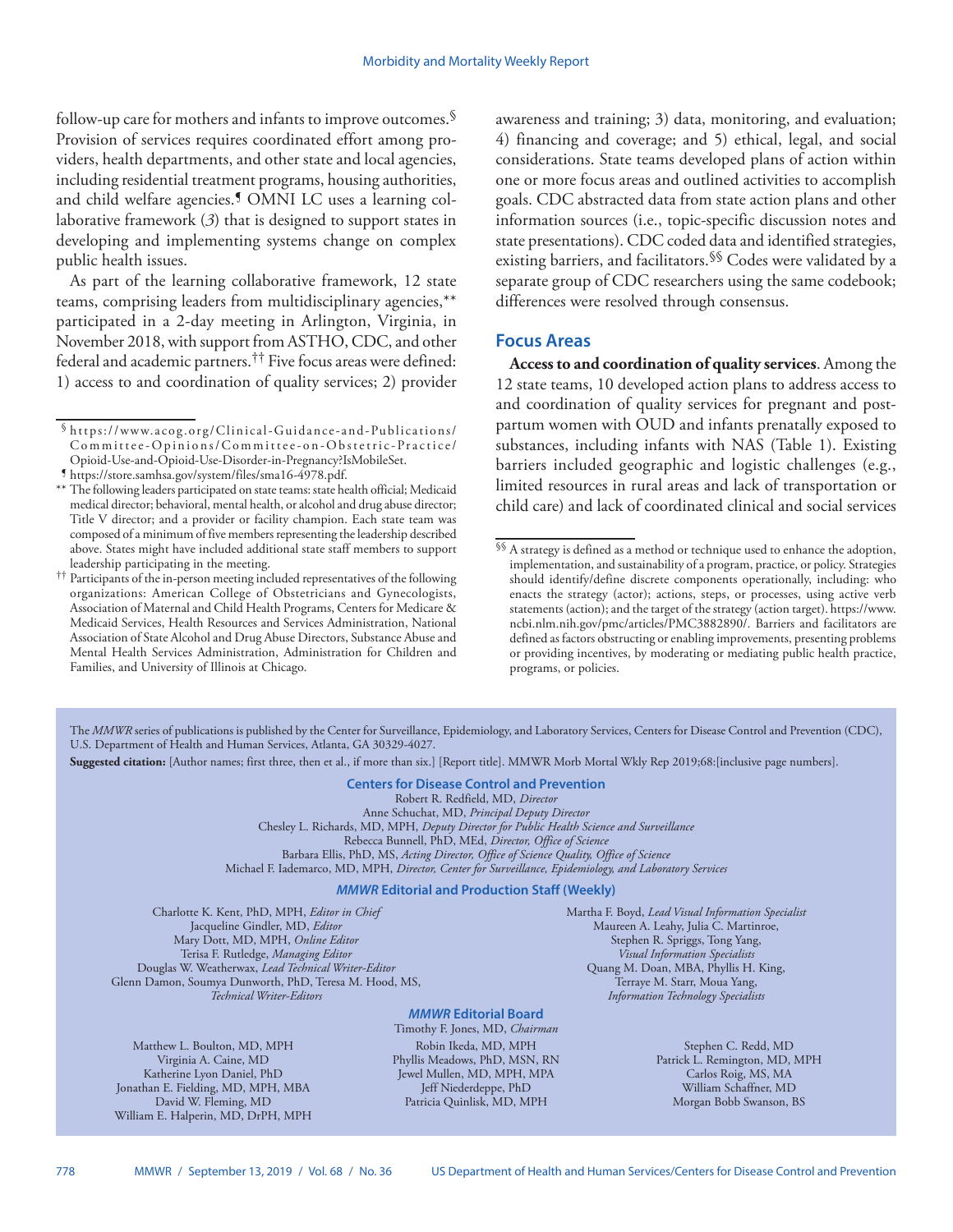|                                                      |                                                                                                                                                                                                                                                                                                                   | <b>State</b> |           |     |     |           |     |     |           |           |     |           |     |
|------------------------------------------------------|-------------------------------------------------------------------------------------------------------------------------------------------------------------------------------------------------------------------------------------------------------------------------------------------------------------------|--------------|-----------|-----|-----|-----------|-----|-----|-----------|-----------|-----|-----------|-----|
| Focus area                                           | <b>Definition</b>                                                                                                                                                                                                                                                                                                 | AK           | <b>FL</b> | IL  | KY  | <b>NV</b> | OH  | PA  | <b>RI</b> | <b>TN</b> | VT  | <b>WA</b> | wv  |
| Access to and<br>coordination of<br>quality services | Assessment of eligibility and availability of services<br>to aid in treatment, referral, or recovery efforts<br>(e.g., mental health services, child care, and<br>transportation services), coordination of quality<br>care, and integration of ancillary services                                                | Yes*         | Yes       |     | Yes | Yes       | Yes | Yes |           | Yes       | Yes | Yes       | Yes |
| Provider awareness<br>and training                   | Guidance, training, and education for providers on<br>treatment protocols and guidelines to<br>standardize care, screen and refer for treatment,<br>and increase familiarity with additional clinical or<br>social service resources and relevant state-<br>specific laws and policies (e.g., plans of safe care) | Yes          |           | Yes | Yes | Yes       | Yes | Yes | Yes       |           | Yes |           | Yes |
| Data, monitoring, and<br>evaluation                  | Monitoring the burden of substance use or misuse<br>through analysis of surveillance data, evaluation<br>of programs, and policy or quality improvement<br>initiatives                                                                                                                                            | Yes          |           |     |     |           |     |     |           |           | Υρς |           | Yes |
| Financing and<br>coverage                            | Medical coverage, reimbursement, and billing<br>strategies for treatment of opioid use disorder<br>during and after pregnancy, for prevention<br>efforts, and to sustain long-term care provision                                                                                                                 |              | Yes       |     |     |           |     |     |           | Yes       |     | Yes       |     |
| Ethical, legal, and<br>social considerations         | Programs, policies, or policy amendments to<br>address social stigma and legal considerations<br>(e.g., mandatory reporting) that affect uptake,<br>access to, and provision of clinical, substance use,<br>and mental health services                                                                            |              |           |     |     |           |     |     | Yes       |           |     |           |     |

#### **TABLE 1. Defined areas of focus targeting pregnant and postpartum women with opioid use disorder and infants prenatally exposed to substances, by state — Opioid Use Disorder, Maternal Outcomes, and Neonatal Abstinence Syndrome Initiative Learning Community, 2018**

**Abbreviations:** AK = Alaska; FL = Florida; IL = Illinois; KY = Kentucky; NV = Nevada; OH = Ohio; PA = Pennsylvania; RI = Rhode Island; TN = Tennessee; VT = Vermont;  $WA = Washington·WV = West Virginia$ 

\* "Yes" indicates a state is working on strategies within the area of focus.

† Dash indicates a state is not working on strategies within the area of focus.

(Table 2). Strategies included coordination of OUD treatment, wraparound services (e.g., nutrition or mental health services), and trauma-informed, family-centered care; improvement in collaboration between state agencies and other state organizations; and implementation of statewide perinatal quality collaboratives (Table 3). Telemedicine could facilitate access to care in rural areas or areas with limited services (Table 2).

**Provider awareness and training**. Nine of 12 state team action plans focused on improving health care provider awareness and training related to care for vulnerable populations<sup>99</sup> (Table 1). Identified barriers included lack of awareness and experience among providers in identifying women with OUD and prescribing medication-assisted treatment to pregnant and postpartum women (Table 2). Strategies identified included implementing clinical protocols and standardized services; educating health care providers about evidenced-based screening and treatment standards; and developing plans of safe care (i.e., best practices for infants affected by substance use or withdrawal symptoms to ensure their safety and well-being

¶¶ Vulnerable populations are defined in this report as pregnant or postpartum women with OUD and infants prenatally exposed to substances, including infants with NAS.

once released from the hospital, and referral to services for caregivers, including mothers, with substance use disorder) requirements\*\*\* (Table 3). Resources such as screening, brief intervention, and referral to treatment training and provider 24-hour hotlines might facilitate efforts (Table 2).

**Data, monitoring, and evaluation**. Four of 12 state team action plans included establishing or modifying quality assurance and monitoring systems for vulnerable populations (Table 1). Reported barriers included inconsistent data collection and monitoring practices and limitations in data processing capacity (Table 2). Strategies included plans to develop quality improvement protocols, data systems, and standard data elements that identify pregnant and postpartum women with OUD and infants with NAS to improve care and service coordination (Table 3). Leveraging existing statewide data systems might advance implementation of data-related activities (Table 2).

**Financing and coverage**. Three of 12 state teams developed plans to address financing and insurance coverage (Table 1).

<sup>\*\*\*</sup> Plans of safe care are defined in the Comprehensive Addiction and Recovery Act of 2016, amended version (July 22, 2016). [https://www.congress.gov/](https://www.congress.gov/bill/114th-congress/senate-bill/524/text) [bill/114th-congress/senate-bill/524/text](https://www.congress.gov/bill/114th-congress/senate-bill/524/text).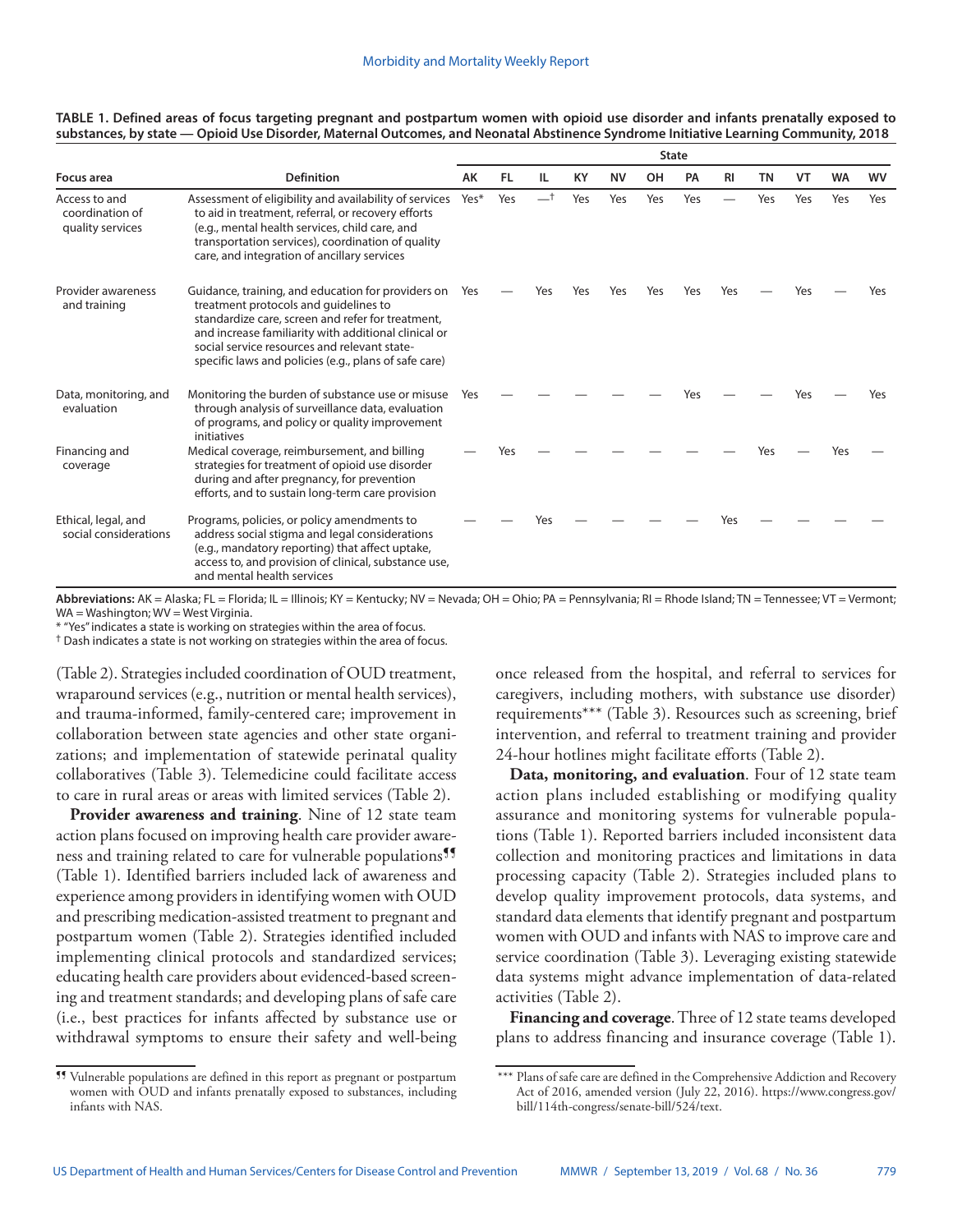| TABLE 2. Existing barriers to and facilitators of addressing opioid use disorder among pregnant and postpartum women and infants prenatally |
|---------------------------------------------------------------------------------------------------------------------------------------------|
| exposed to substances — Opioid Use Disorder, Maternal Outcomes, and Neonatal Abstinence Syndrome Initiative Learning Community, state       |
| action plans,* 12 states,† 2018                                                                                                             |

| Focus area                                          | <b>Existing barriers and facilitators</b>                                                                                                                                                                                                                                                                                                                                                                                                      |
|-----------------------------------------------------|------------------------------------------------------------------------------------------------------------------------------------------------------------------------------------------------------------------------------------------------------------------------------------------------------------------------------------------------------------------------------------------------------------------------------------------------|
| Access to and coordination of quality services      |                                                                                                                                                                                                                                                                                                                                                                                                                                                |
| Existing barrier                                    | • Limited access to comprehensive clinical services, longer term MAT, and mental and behavioral health therapy because of limited<br>number of specialized providers, delay in connection to care, variable transportation resources, and patient cost of services and<br>treatment                                                                                                                                                            |
|                                                     | Limited access to services in rural areas because of reduced provider and social service availability, constrained health care infrastructure,<br>and patient distance from care                                                                                                                                                                                                                                                               |
| <b>Existing facilitator</b>                         | Lack of comprehensive, coordinated, quality, continuous, and integrated care systems and social services for women with OUD and<br>infants prenatally exposed to substances during care transition (e.g., from prenatal, obstetric, and delivery/neonatal intensive care<br>unit to postpartum and pediatric care; from positive screen for OUD to treatment)<br>Telemedicine to facilitate access to care in areas with low provider capacity |
|                                                     | PQC infrastructure to facilitate provider coordination of services                                                                                                                                                                                                                                                                                                                                                                             |
|                                                     | Existing facility-based interventions or in-patient programs with resources on parenting and social skills for women with OUD and<br>infants prenatally exposed to substances                                                                                                                                                                                                                                                                  |
|                                                     | Existing care and service referral processes for infants prenatally exposed to substances, including infants with NAS to ensure<br>connection to appropriate care and services                                                                                                                                                                                                                                                                 |
|                                                     | Existing workgroups or task forces to focus on health and social services for infants prenatally exposed to substances, including<br>infants with NAS                                                                                                                                                                                                                                                                                          |
| Provider awareness and training<br>Existing barrier | • Lack of statewide provider awareness and experience with identifying and treating OUD, being a MAT prescriber, linking patients to                                                                                                                                                                                                                                                                                                           |
|                                                     | other trained MAT providers, or broader issues affecting use or misuse of substances                                                                                                                                                                                                                                                                                                                                                           |
|                                                     | Inconsistent access to training and education for providers to better care for women with a positive screen for mental health conditions<br>or substance use or misuse                                                                                                                                                                                                                                                                         |
|                                                     | • Unclear reporting requirements and inconsistent application of evidence-based standards of care, including variable use of SBIRT<br>for mental health or substance use or misuse in clinics and facilities                                                                                                                                                                                                                                   |
| <b>Existing facilitator</b>                         | Statewide 24-hour telephone support lines to support provider knowledge of MAT prescribing guidelines                                                                                                                                                                                                                                                                                                                                          |
|                                                     | PQC infrastructure to provide training opportunities (e.g., care bundles or waiver trainings)                                                                                                                                                                                                                                                                                                                                                  |
|                                                     | • Use of the SBIRT practice for provider training on mental health conditions and substance use<br>• Leverage of current grant-funded programs to facilitate new training curricula for providers treating substance use                                                                                                                                                                                                                       |
| Data, monitoring, and evaluation                    |                                                                                                                                                                                                                                                                                                                                                                                                                                                |
| <b>Existing barrier</b>                             | • Inconsistent data collection and monitoring practices within a state, affecting measurement of services, assessment of burden, and<br>reporting (e.g., OUD prevalence among pregnant and postpartum women, and plans of safe care for infants and caregivers)                                                                                                                                                                                |
| Existing facilitator                                | • Limited in-state capacity to analyze data on prescription drug monitoring and OUD leads to delayed data analysis<br>Existing statewide data systems that identify women who test positive for substance use during pregnancy and infants prenatally<br>exposed to substances                                                                                                                                                                 |
| <b>Financing and coverage</b>                       |                                                                                                                                                                                                                                                                                                                                                                                                                                                |
| <b>Existing barrier</b>                             | • Variable coverage of MAT treatment and counseling, ranging from full to partial or limited coverage for services (e.g., coverage gaps<br>beyond 6 weeks postpartum)                                                                                                                                                                                                                                                                          |
|                                                     | • Limited provider understanding of insurance coverage for substance use treatment and counseling services, including MAT, which<br>affects utilization of resources                                                                                                                                                                                                                                                                           |
|                                                     | • Reimbursement issues, including lack of billing codes, coding discrepancies, and challenges with telemedicine or telehealth program<br>reimbursement, resulting in limited provision of services                                                                                                                                                                                                                                             |
|                                                     | • Lack of sustainable funding for programs, including PQCs, home visiting programs, screening and behavioral interventions, or drug<br>treatment programs, that support quality care and services                                                                                                                                                                                                                                              |
| <b>Existing facilitator</b>                         | • Current billing and reimbursement structures that incorporate OUD recovery treatment, including inpatient substance use treatment<br>and services                                                                                                                                                                                                                                                                                            |
| Ethical, legal, and social considerations           |                                                                                                                                                                                                                                                                                                                                                                                                                                                |
| Existing barrier                                    | • Stigma associated with substance use, including discrimination and criminalization<br>Fear of separation experienced by pregnant and postpartum women, from infants prenatally exposed to substance, including infants<br>with NAS                                                                                                                                                                                                           |
|                                                     | Ethical concerns of health care providers about screening, reporting, and treating OUD during pregnancy<br>Gaps in provision of and access to social services, such as housing, transportation, and access to child care, for pregnant and postpartum                                                                                                                                                                                          |
|                                                     | women who use or misuse substances<br>Broader issues, such as polysubstance use, intergenerational poverty, and systemic factors and environmental conditions that might                                                                                                                                                                                                                                                                       |
| <b>Existing facilitator</b>                         | contribute to the opioid crisis that affect health outcomes<br>Statewide substance use campaigns currently include antistigma messaging, and promote care coordination including plans of safe<br>care for infants and caregivers                                                                                                                                                                                                              |
|                                                     |                                                                                                                                                                                                                                                                                                                                                                                                                                                |

**Abbreviations:** MAT = medication-assisted treatment; NAS = neonatal abstinence syndrome; OUD = opioid use disorder; PQC = perinatal quality collaborative; SBIRT = screening, brief intervention, and referral to treatment.

\* State action plans include an action document, presentation materials, and in-person discussions at the Opioid Use Disorder, Maternal Outcomes, and Neonatal Abstinence Syndrome Initiative Learning Community kick-off meeting in 2018.

† Alaska, Florida, Illinois, Kentucky, Nevada, Ohio, Pennsylvania, Rhode Island, Tennessee, Vermont, Washington, and West Virginia.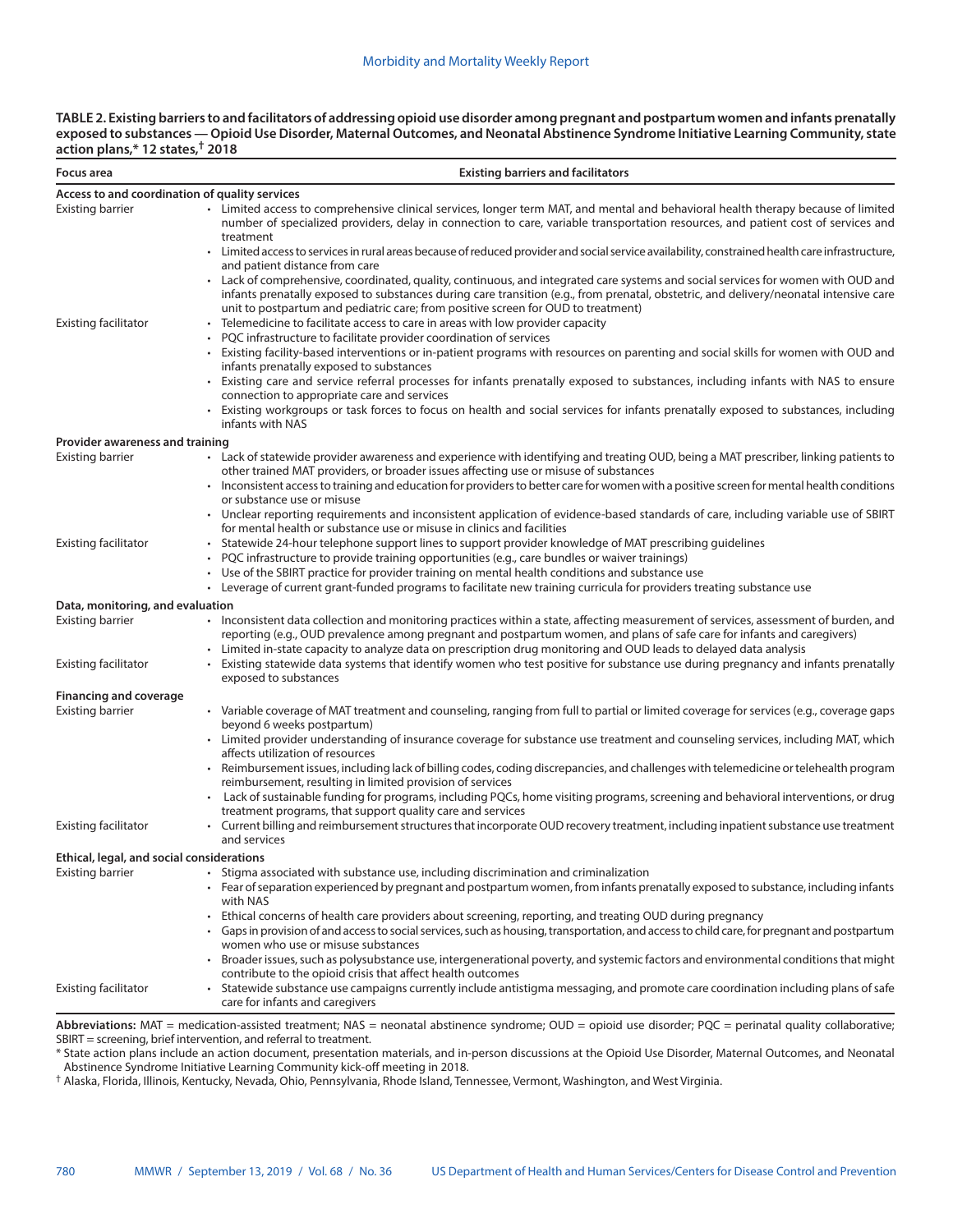### **TABLE 3. Strategies to address opioid use disorder among pregnant and postpartum women and infants prenatally exposed to substances — Opioid Use Disorder, Maternal Outcomes, and Neonatal Abstinence Syndrome Initiative Learning Community, state action plans,\* 12 states,† 2018**

| Focus area                                   | <b>Strategies</b>                                                                                                                                                                                                                                                                                                                                                                                                                                                                                                                                                                                     |
|----------------------------------------------|-------------------------------------------------------------------------------------------------------------------------------------------------------------------------------------------------------------------------------------------------------------------------------------------------------------------------------------------------------------------------------------------------------------------------------------------------------------------------------------------------------------------------------------------------------------------------------------------------------|
| Access to and<br>coordination of             | • Add a focus on pregnant and postpartum women and infants to statewide opioid initiatives and obtain internal state stakeholder<br>confirmation                                                                                                                                                                                                                                                                                                                                                                                                                                                      |
| quality services                             | Communicate, collaborate, and coordinate within the state to avoid duplication of effort among agencies and organizations on OUD and NAS<br>Develop a MAT provider network map for pregnant and postpartum women with OUD using various state sources to share with stakeholders<br>and the public                                                                                                                                                                                                                                                                                                    |
|                                              | • Implement evidence-based strategies to engage women in OUD treatment by building community-based service capacity to improve<br>trauma-informed and family-centered care                                                                                                                                                                                                                                                                                                                                                                                                                            |
|                                              | • Develop protocols and implementation processes for plans of safe care that include provision of services for postpartum women as<br>caregivers for infants prenatally exposed to substances                                                                                                                                                                                                                                                                                                                                                                                                         |
|                                              | • Implement a PQC to coordinate OUD treatment networks, provide standards of care, disseminate communication and training on<br>addressing stigma during care, and catalog social/wraparound services for pregnant and postpartum women and infants prenatally<br>exposed to substances (e.g., nutrition and mental health services, housing services, parenting support, or early intervention)<br>• Incorporate specific services and early education initiatives for infants prenatally exposed to substances into existing state frameworks                                                       |
|                                              | and policies focused on infants and children<br>Improve care coordination and transition care from hospital discharge to pediatric services for postpartum women with OUD and infants<br>prenatally exposed to substances                                                                                                                                                                                                                                                                                                                                                                             |
| Provider awareness                           | • Educate providers and the health care community on the importance of MAT and counseling services                                                                                                                                                                                                                                                                                                                                                                                                                                                                                                    |
| and training                                 | Educate providers and the health care community on requirements for plans of safe care requirements<br>• Implement provider training on clinical standards and treatment using the prescription waiver to increase the number of active, listed,<br>and licensed MAT providers                                                                                                                                                                                                                                                                                                                        |
|                                              | • Train facility-based, prenatal, and community health care providers and program staff members on the SBIRT practice for pregnant women<br>and caregivers of infants prenatally exposed to substances                                                                                                                                                                                                                                                                                                                                                                                                |
|                                              | • Implement a PQC to develop clinical protocols, prescribing protocols, and standardized services for the treatment and management of<br>pregnant and postpartum women with OUD, and the treatment and management of infants prenatally exposed to substances, including<br>infants with NAS                                                                                                                                                                                                                                                                                                          |
|                                              | Develop perinatal care practice standards and protocols for universal screening of prenatal and postpartum OUD, and facility-based<br>screening for infants prenatally exposed to substances                                                                                                                                                                                                                                                                                                                                                                                                          |
|                                              | • Develop protocols for rapid quality improvement on care coordination of pregnant and postpartum women with OUD and infants<br>prenatally exposed to substances                                                                                                                                                                                                                                                                                                                                                                                                                                      |
|                                              | • Develop a framework and training for implementing plans of safe care in all jurisdictions and communities                                                                                                                                                                                                                                                                                                                                                                                                                                                                                           |
| Data, monitoring, and<br>evaluation          | • Develop protocols to measure and evaluate rapid quality improvement on care coordination of pregnant and postpartum women with<br>OUD and infants prenatally exposed to substances (e.g., PQC)<br>Develop a standardized data system to aid in identifying pregnant and postpartum women who use or misuse substances and infants<br>prenatally exposed to substances, and collect information to meet Child Abuse Prevention and Treatment Act of 2016 reporting                                                                                                                                   |
|                                              | requirements<br>• Identify standard data elements, data collection practices, and case definitions for OUD and NAS surveillance in birth hospitals<br>Establish a data-sharing process to identify eligibility for, referral to, and enrollment in special programs or social services for infants with<br>NAS using data from multiple information systems to monitor early identification and connections to systems of care                                                                                                                                                                        |
| Financing and                                | • Identify and expand coverage to increase access to inpatient or residential OUD treatment and comprehensive services for postpartum<br>women with infants                                                                                                                                                                                                                                                                                                                                                                                                                                           |
| coverage                                     | • Collaborate with stakeholders to implement a care bundle for postpartum women with OUD and infants prenatally exposed to substances,<br>including infants with NAS                                                                                                                                                                                                                                                                                                                                                                                                                                  |
|                                              | Develop and implement a plan to provide and reimburse integrated, wraparound services for infants prenatally exposed to substances,<br>up to age 1 year                                                                                                                                                                                                                                                                                                                                                                                                                                               |
|                                              | • Work with insurers, including Medicaid, to change prior authorization prescribing requirements for MAT, ensure full insurance coverage<br>up to 1 year postpartum, and remove special requirements for prescribing approved medications                                                                                                                                                                                                                                                                                                                                                             |
|                                              | Identify sources for funding (e.g., Medicaid and federal grants) to support training efforts statewide and implementation of standardized<br>clinical care                                                                                                                                                                                                                                                                                                                                                                                                                                            |
| Ethical, legal, and<br>social considerations | • Develop nonstigmatizing messages for providers of substance use prevention and treatment and social and child welfare services on<br>support of pregnant and postpartum women with OUD and infants prenatally exposed to substances, including those with NAS<br>• Train providers on implicit bias and antidiscrimination of pregnant women with mental health conditions or who use and misuse substances<br>Coordinate with statewide antistigma campaigns to address stigma toward pregnant and postpartum women who use and misuse<br>substances, and infants prenatally exposed to substances |
|                                              | • Standardize family-focused policies and practices across state agencies and health care organizations for postpartum women with OUD<br>and infants prenatally exposed to substances                                                                                                                                                                                                                                                                                                                                                                                                                 |

**Abbreviations:** MAT = medication-assisted treatment; NAS = neonatal abstinence syndrome; OUD = opioid use disorder; PQC = perinatal quality collaborative; SBIRT = screening, brief intervention, and referral to treatment.

\* State action plans include an action document, presentation materials, and in-person discussions at the Opioid Use Disorder, Maternal Outcomes, and Neonatal Abstinence Syndrome Initiative Learning Community kick-off meeting in 2018.

† Alaska, Florida, Illinois, Kentucky, Nevada, Ohio, Pennsylvania, Rhode Island, Tennessee, Vermont, Washington, and West Virginia.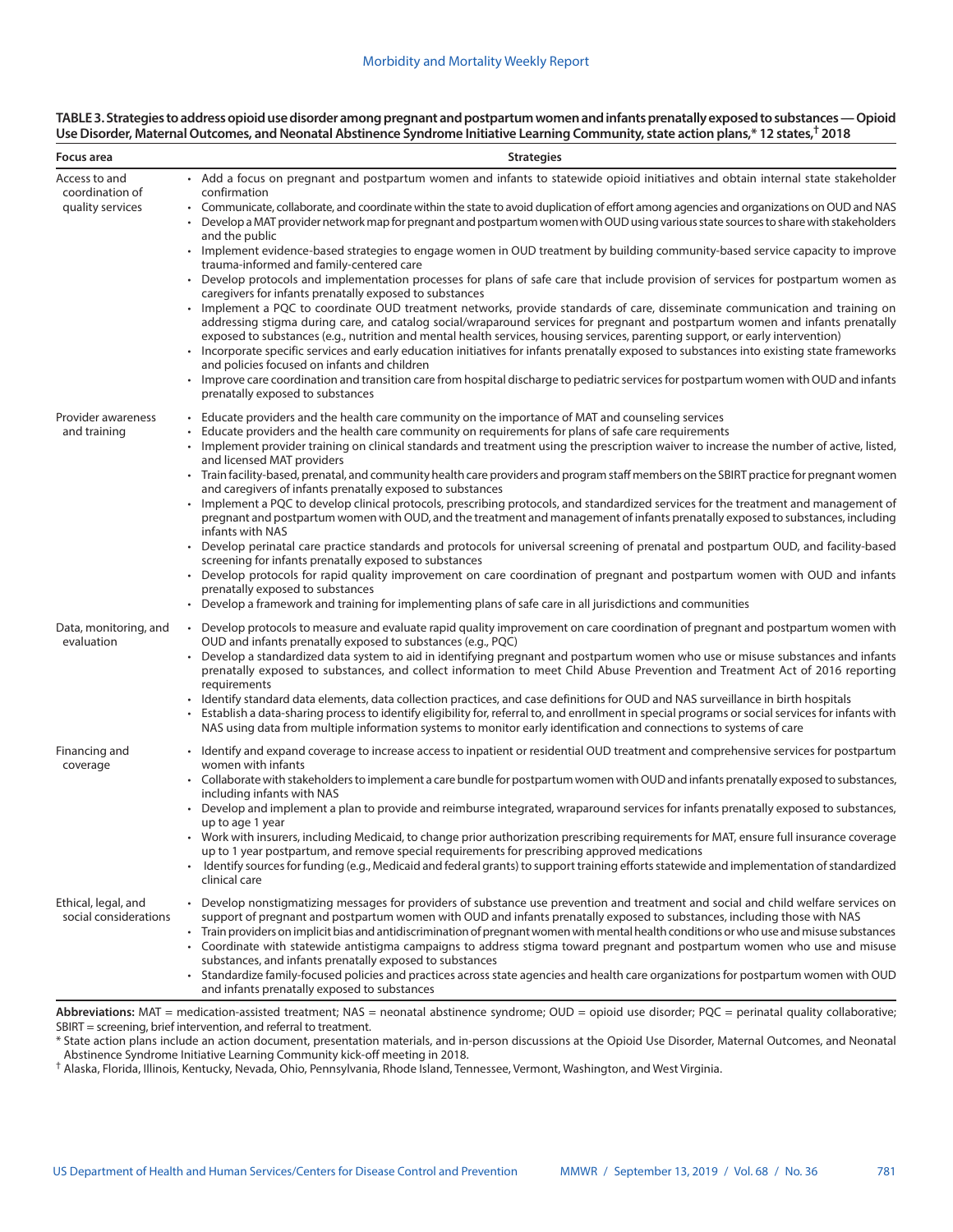Reported barriers were variable coverage of OUD treatment for pregnant and postpartum women and care of infants with NAS, issues with service reimbursement, and limited funding for services (Table 2). Strategies included collaborating with insurers and other stakeholders to expand coverage of services, implementing care bundles (e.g., groups of health services), limiting prior authorization requirements, and providing full health insurance coverage up to 1 year postpartum (Table 3). Modifying current billing and reimbursement structures might facilitate coverage of appropriate care for OUD (Table 2).

**Ethical, legal, and social considerations.** Two of 12 state teams focused on ethical, legal, or social considerations (Table 1). State teams reported that pregnant and postpartum women with OUD and infants with a diagnosis of NAS might experience stigma, including discrimination and criminalization, and gaps in provision of social services (Table 2). States noted that providers had ethical concerns about screening, reporting, or treating OUD during pregnancy because some states require reporting to child welfare or protection agencies.††† State teams highlighted broader issues, including polysubstance use and systemic factors contributing to the opioid crisis. Strategies included creating nonstigmatizing messages for health care and service providers, training providers on unconscious bias and antidiscrimination practices for pregnant women with mental health conditions or OUD, and incorporating family-focused policies and practices into agencies and organizations (Table 3). Existing statewide efforts on substance use can be leveraged to improve care coordination and address stigma (Table 2).

## **Discussion**

OMNI LC aims to build state capacity to support systems change in states. Most states focused on increasing access to and coordination of quality services and provider awareness and training, with fewer states focused on data, monitoring, and evaluation; financing and coverage; or ethical, legal, and social issues. Implementing strategies to provide quality services and trained providers might be the initial areas of focus for states building capacity to improve perinatal outcomes for families affected by the opioid crisis. Future work in OMNI LC might focus on the importance of surveillance and evaluation, coverage, and stigma experienced by women and infants (*4,5*).

As has been found in other learning communities, stakeholder partnerships were identified by OMNI LC states as important across all focus areas and a necessary component of capacity-building (*6*). Stakeholder partnerships can act as levers to address barriers and are a critical aspect of implementing

systems change (*6,7*). For example, states planned to engage hospital leadership, professional organizations, and provider champions in establishing statewide perinatal health networks.

Perinatal quality collaboratives are highlighted as a strategy and facilitator in the focus areas of access to and coordination of quality services and of provider awareness and training. These collaboratives are state-based networks for implementing quality improvement activities using rapid data analysis to improve the health of mothers and infants.§§§ Many state perinatal quality collaboratives address OUD and implement the patient-safety obstetric care bundle for pregnant and postpartum women with OUD, developed by the Alliance for Innovation on Maternal Health program.<sup>999</sup> The bundle includes developing partnerships with health care facilities and organizations, training providers on clinical care practices and standards, identifying state and local reporting guidelines, connecting women to appropriate care, and implementing requirements for plans of safe care.\*\*\*\*

Beyond immediate care for pregnant and postpartum women with OUD, broader social and contextual issues discussed by state teams included lack of resources for mental health treatment, lack of sustainable funding for social programs, polysubstance use, and systemic factors such as intergenerational poverty. States noted difficulty with addressing OUD independent of other substance use (e.g., tobacco, alcohol, or marijuana). Approximately 90% of pregnant women who use opioids for nonmedical reasons concurrently use other legal and illicit substances (*8*), and with the changing nature of drug use, drug overdose deaths involving opioids, cocaine, or other psychostimulants are increasing (*9*). Social determinants of health, described as contributors to the opioid crisis, include intergenerational or persistent poverty, unstable housing, substandard education, and bias by race or ethnicity that might introduce stigma and unequal access to treatment and care (*10*). States in OMNI LC might focus on polysubstance use and additional social, ethical, and legal considerations, including the social determinants of health, by supporting multidisciplinary collaboration among various agencies (e.g., departments of housing, education, and public health).

The findings in this report are subject to at least three limitations. First, qualitative information collected reflects the activities and experiences of members of the state teams participating in OMNI LC. Thus, it is not representative of a state's entire opioid crisis response activities, which might be directed by state priorities and available funding and capacity.

<sup>†††</sup> [https://www.guttmacher.org/state-policy/explore/](https://www.guttmacher.org/state-policy/explore/substance-use-during-pregnancy) [substance-use-during-pregnancy](https://www.guttmacher.org/state-policy/explore/substance-use-during-pregnancy).

<sup>§§§</sup> <https://www.cdc.gov/reproductivehealth/maternalinfanthealth/pqc.htm>. ¶¶¶ [https://www.acog.org/About-ACOG/ACOG-Departments/](https://www.acog.org/About-ACOG/ACOG-Departments/Patient-Safety-and-Quality-Improvement/What-is-AIM?IsMobileSet)

[Patient-Safety-and-Quality-Improvement/What-is-AIM?IsMobileSet](https://www.acog.org/About-ACOG/ACOG-Departments/Patient-Safety-and-Quality-Improvement/What-is-AIM?IsMobileSet). \*\*\*\* [https://safehealthcareforeverywoman.org/patient-safety-bundles/](https://safehealthcareforeverywoman.org/patient-safety-bundles/obstetric-care-for-women-with-opioid-use-disorder/)

[obstetric-care-for-women-with-opioid-use-disorder/](https://safehealthcareforeverywoman.org/patient-safety-bundles/obstetric-care-for-women-with-opioid-use-disorder/).